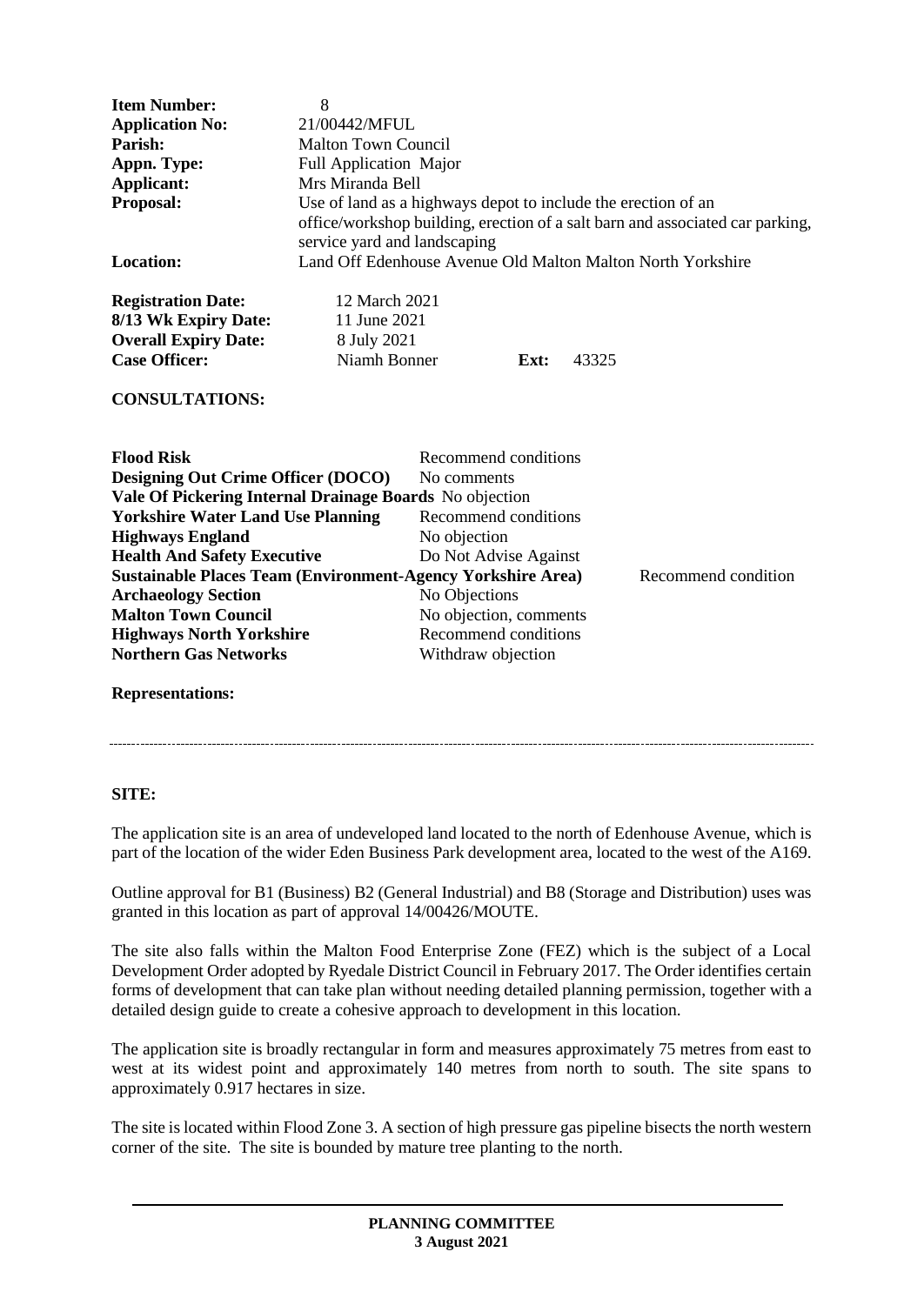# **PROPOSAL:**

The proposal seeks permission for the use of land as a highways depot to include the erection of an office/workshop building, erection of a salt barn and associated car parking, service yard and landscaping.

The proposed office/workshop building would be more southerly located within the site in a central position. It would span approximately 31.35 metres x 33.25 metres in footprint at the maximum point, with a pitched roof form incorporating a maximum height of approximately 9.1m metres and an eaves height of approximately 7.4 metres. This would incorporate 192 solar panels to the southern roof slope.

Between this building and the highway would be 21no.car parking spaces, including 2 EV charging spaces and 2 accessible spaces. A cycle shelter is also proposed.

Between the car parking area and the highway a bank of landscaping is proposed to include a woodland shrub mix, seeded areas, turfed areas and 12 mature trees, to include predominately extra heavy standards.

The salt barn would be located to the north eastern corner of the site and would span approximately 24.5 metres x 27.75 metres in footprint at the maximum point, with a pitched roof form incorporating a maximum height of approximately 13.65 metres and an eaves height of approximately 12 metres.

The two buildings would be completed with profiled composite sheeting. Colours include a 'goosewing grey' roof, 'merlin grey' vertical wall cladding, 'hamlet' horizontal wall cladding' and black flashing/eaves fascia. Windows, doors and curtain walling would be completed in anthracite grey. Low level walls of the office/workshop would be completed with buff brick and the low level walls of the salt barn would be completed with concrete.

To the west/southwest of the Salt Barn and to the north of the office/workshop building is the location for the service yard, which includes operational parking for 10no.larger vehicles, storage areas, fuel pumps and a jet wash area.

The western and eastern boundaries of the plot are also landscaped, with a mix of native hedgerow and mature native tree planting. The Design and Access states that the Site Layout Plan shows the positioning of 2.4 metre high "V guard fence" which will either be galvanised or powder coated. A specific fencing plan is expected prior to the Committee meeting to show this in a black coloured finish.

Amendments have been made to the scheme which were fully re-advertised. These included the minor repositioning of the Salt Barn with amendments to doors and the repositioning of the Fuel Island. Minor amendments to the height of a gate was included following review with the Police Architectural Liaison Officer's comments.

The construction materials of the Salt Barn and Office/workshop also were amended to composite materials, following confirmation of the inaccessibility of the metal construction materials. Amendments were also made to include overhanging eaves to follow the design approach already used elsewhere on the business park area.

The site's foul drainage would connect to the existing foul water drainage infrastructure, which the Planning Statement notes is a new foul pump station that is intended to be adopted by Yorkshire Water under a S104 agreement.

Following review with the North Yorkshire Highway Team, the site is proposed with a dedicated entrance and exit, to facilitate a one way system from Eden House Avenue.

This proposal is before Members solely due to the fact that this is a major planning application. There have been no letters of objection to this scheme.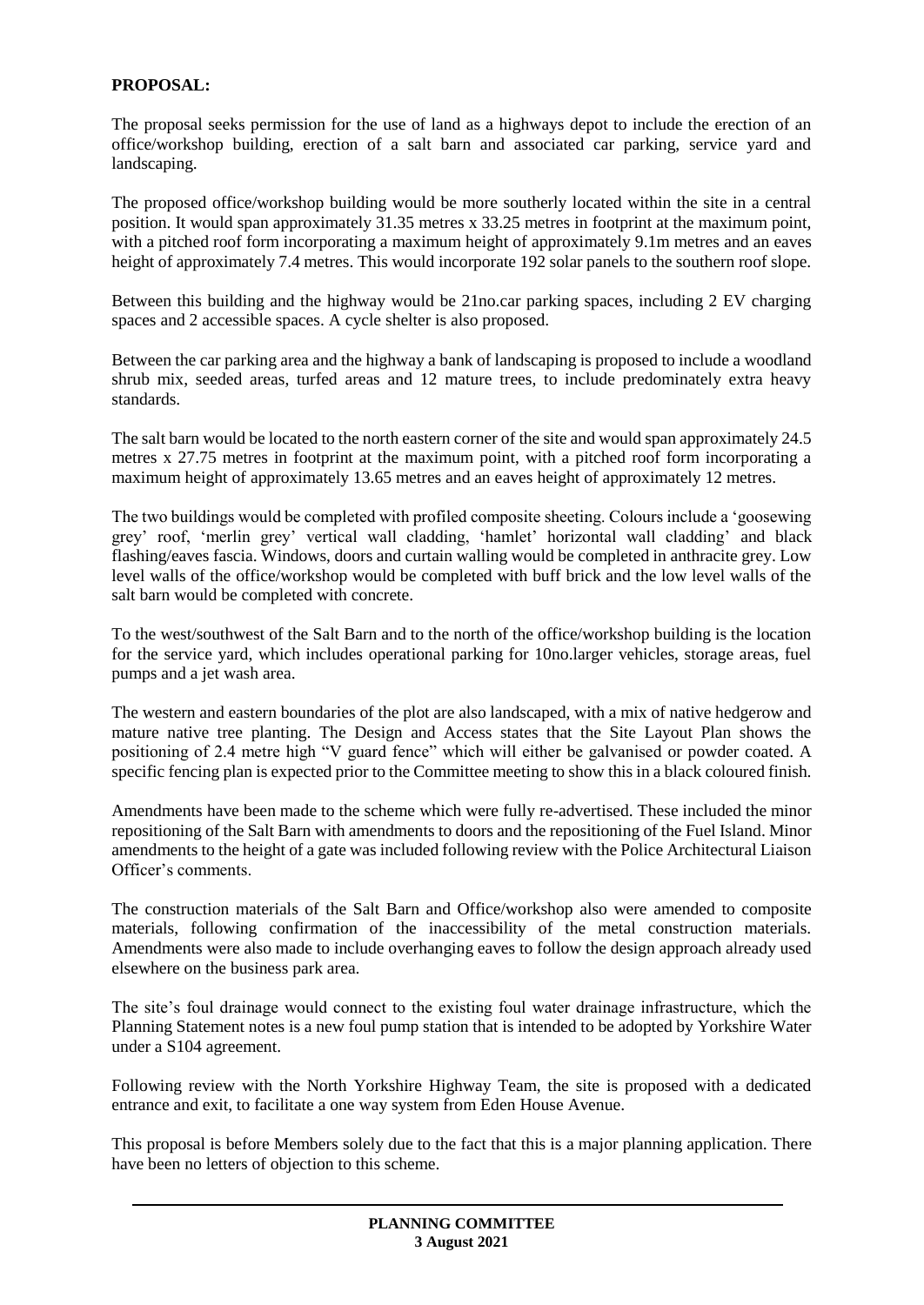# **POLICY**

Local Plan Strategy -Policy SP1 General Location of Development and Settlement Hierarchy Local Plan Strategy - Policy SP6 Delivery and Distributing of Employment Land and Premises Local Plan Strategy - Policy SP16 Design Local Plan Strategy - Policy SP17 Managing Air Quality, Land and Water Resources Local Plan Strategy - Policy SP19 Presumption in Favour of Sustainable Development Local Plan Strategy - Policy SP20 Generic Development Management Issues National Planning Policy Framework National Planning Practice Guidance

### **HISTORY**

The most relevant planning history is the following outline application which pertains directly to the application site:

14/00426/MOUTE: Erection of new livestock market (sui generis) comprising circa. 2,850 sq m floorspace: Agricultural Business Centre comprising circa. 6,010 sq m of floorspace for uses within Use Class A1, A2, A3, D1, B1, B2, B8 and agricultural vehicle sales (sui generis); and new Business Park comprising circa. 19,040 sq m of floorspace for uses within Use Class B1, B2, and B8 including premises for The Ginger Pig comprising 1,790 sq m of floorspace (for uses falling within Class B1, B2, B8 and A1) along with (in respect of all elements) all associated development including drainage, provision of services, landscaping, boundary treatments, attenuation ponds and access and associated highway works. (Site area 17.8ha). Approved 24th March 2015.

The following applications are also specifically relevant to the application site:

16/00251/MREM: Construction of retention pond with associated landscaping and construction of pumping station together with erection of perimeter fencing and formation of vehicular access: Phase 1 of reserved matters (outline approval 14/00426/MOUTE dated 24.03.2015 refers). Approved. 24th May 2016.

16/00412/FUL: Formation of roundabout access and internal access road to serve development at Edenhouse Road: Approved 8th July 2016.

The following applications include reference to other recently approved developments within the immediate vicinity, to the south:

18/00243/MREM: Erection of Unit A - Industrial unit subdivided into 4no.units and Unit B - Industrial unit subdivided into 2no. units: Phase 1 of reserved matters (outline approval 14/00426/MOUTE dated 24.03.2015 refers as amended). Approved 25th May 2018.

19/00241/MREM: Use of land adjacent to Unit B1 as an extension to the service yard to accommodate existing and future staff parking and to enable the storage of raw materials (metal rolls) in containers and finished products on racks (outline approval 14/00426/MOUTE dated 24.03.2015 as amended refers) Approved 18th April 2019.

19/00757/FUL: Erection of petrol filling station with forecourt shop sales building, canopy, 3no. fuel pump islands, 2no. HGV fuel pump islands, air bay, goods-in delivery bay, customer parking and associated access, landscaping and boundary treatment works. Approved 7th January 2020.

A pending application has been submitted for a new development to the east of this application site under the following application reference:

21/00981/MFUL: Erection of a showroom, office and workshop building with associated car parking, service yard, external lighting, electricity substation and landscaping for an agricultural business use (Pending Consideration.)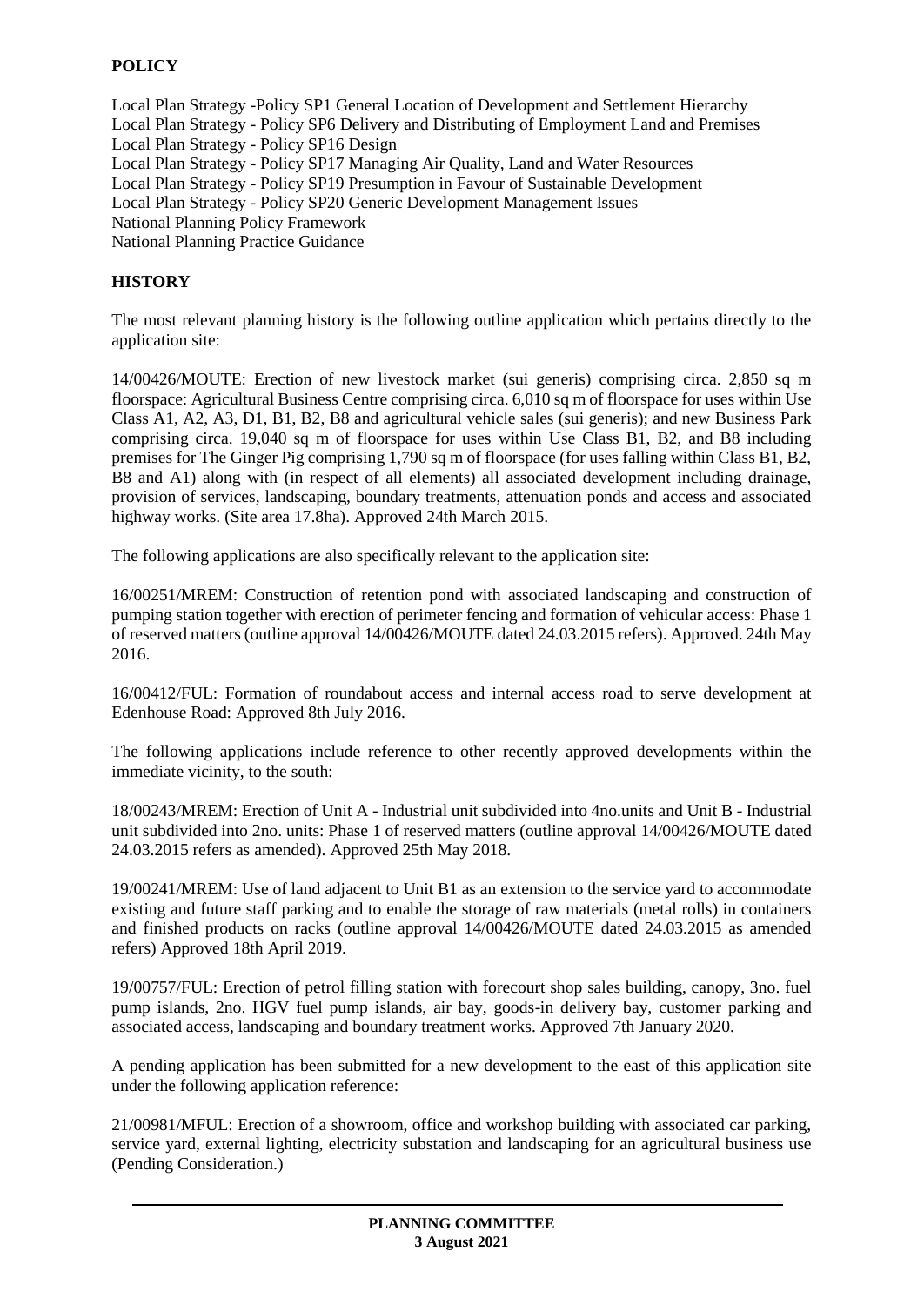# **APPRAISAL:**

The key considerations in assessing this application are; i. Principle of the development ii. Character, Form and Landscaping iii. Impact on Amenity iv. Access and Highway Safety v. Drainage and Flood Risk

vi. Other Matters Including Consultation Responses.

#### i) Principle of the development

Policy SP1 (General Location of Development and Settlement Hierarchy) notes that Malton/Norton (the principal town) "will be the focus for the majority of new development and growth, including the housing, employment and retail space."

Policy SP6 Delivery and Distribution of Employment Land and Premises notes that in Malton/Norton land and buildings for employment will be supported in employment land allocations.

As noted above in 2015, under application reference 14-00426-MOUTE outline planning permission was granted for B1/B2/B8 uses in this location and the principle of business units and storage was identified.

The site also falls within the Malton Food Enterprise Zone (FEZ) which is a Local Development Order adopted by Ryedale District Council in February 2017. This Order identifies certain forms of development that can take plan without needing planning permission, together with a design guide to create a cohesive approach to development in this location.

Furthermore, under Policy SD12 (New Employment Land Provision) of The Ryedale Plan – Local Plan Sites Document this wider site at Eden House Road was adopted as Employment Land 'committed or constructed since 2012.' It was noted that *"The site is considered to be a major employment/business opportunity for the District which occupies a good location in relation to the Principal Town and strategic road network. The site has planning permission for the development of an agri-business park for B1, B2 and B8 uses; an Agricultural Business Centre and new livestock market."*

Although there is outline permission at this site, this current application relates to a standalone application for a functional base for Highways England, to include an office, workshop and salt barn.

The proposed office, workshop and storage facilities broadly aligning with the use set out in the earlier outline application. Furthermore, it is acknowledged that this is a strategic position centrally within the Ryedale District, with easy access onto the A64 Trunk Road from which essential services carried out by Highways England can be provided. The use of renewable energy via solar panels is also welcomed.

It is therefore considered that the principle of this development is acceptable in accordance with Policies SP1, SP6 and SP17 of the Ryedale Plan, Local Plan Strategy, Policy SD12 of the Local Plan Sites Document and the NPPF.

#### ii) Character, Form and Landscaping

The Design and Access Statement notes in relation to scale that "The scale of the offices/workshop has been designed to "*accommodate the height of the garage service doors."* It was also noted that the salt barn was *"required to accommodate 3,500tonnes of salt and 100 tonnes of white salt. The door to the main salt barn needs to be 11m high, hence this dictates the height of the barn."*

The scale of the proposed development as described in the proposal section above is considered acceptable in design terms. Confirmation had been sought as to whether the proposed car parking could all be contained to the rear, however for health and safety reasons, the segregation of the functional yard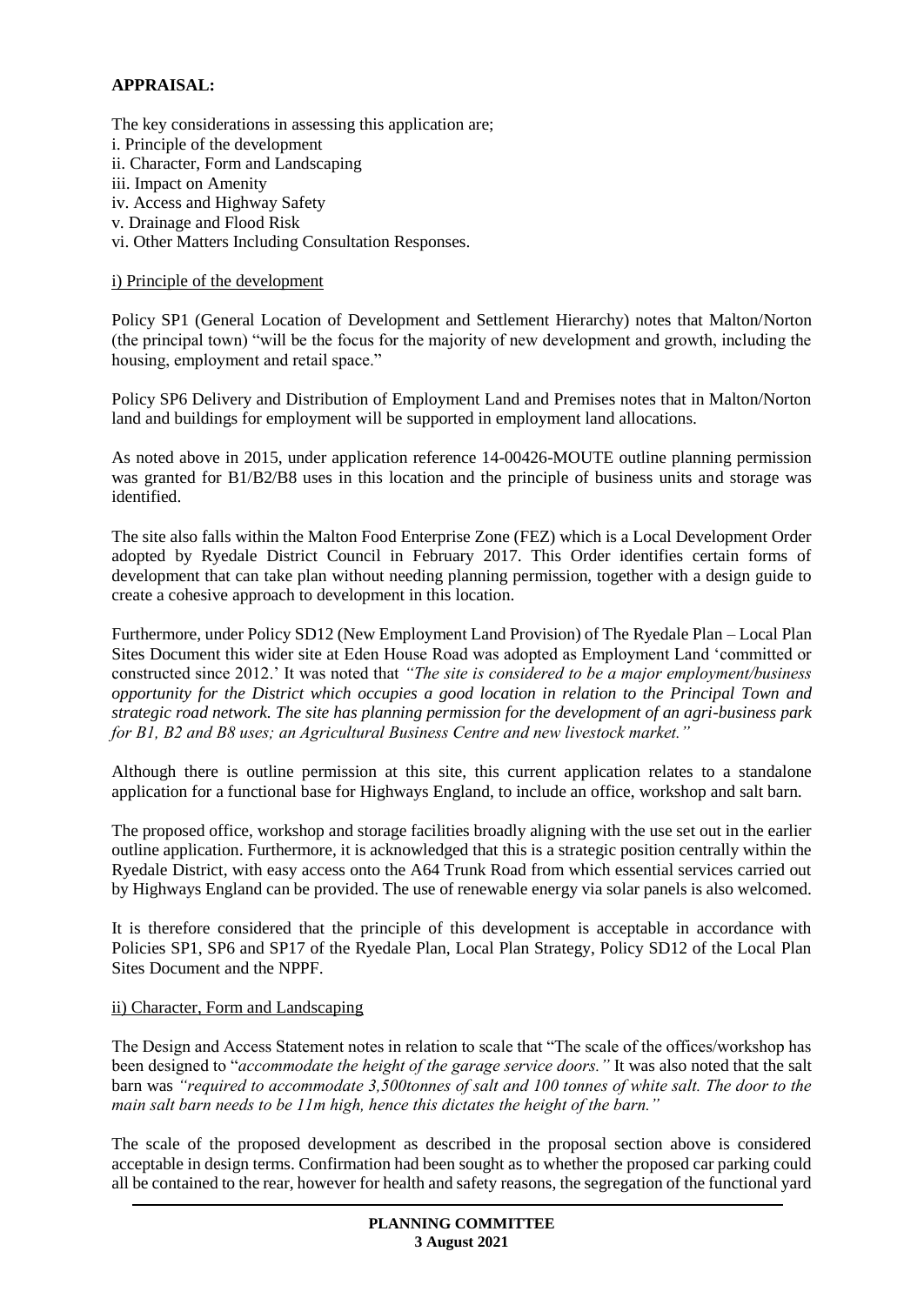area which includes provision for large gritting vehicles and the office car park was considered necessary. This is considered acceptable.

Whilst it is acknowledged that the Salt Barn would incorporate significant proportions, it is considered that this is functionally necessary and the use of the Merlin Grey cladding will aid this assimilating into the planting belt to the north. The site will furthermore be softened by the proposed planting scheme. It is noted that directly to the north eastern elevation of the Salt Barn, there is limited room for specific new planting beyond the wildflower mix, however it is acknowledged that there is other developable land to the north east, including the pending application proposed under 21-00981-MFUL put forward by the same applicant.

Improvements to the overall design of the two buildings were secured via the inclusion of overhanging eaves, which is a design detail that will provide visual continuity with the existing on site developments.

As noted, during the determination phase, the vertical cladding and roof cladding to both buildings were amended to profiled composite panels from twin skin cladding, with the colours remaining consistent. These colours would include a 'goosewing grey' roof, 'merlin grey' vertical wall cladding, 'hamlet' horizontal wall cladding' and black flashing/eaves fascia. Windows, doors and curtain walling would be completed in anthracite grey. Low level walls of the office/workshop would be completed with buff brick and the low level walls of the salt barn would be completed with concrete.

Samples were sought by Officers to review the specific construction material of the proposed new panels.

Following receipt of the samples, the proposed roof material, horizontal cladding, low level wall materials and window/eaves details have already been found to be acceptable. Some further review of the 'merlin grey' wall cladding proposed is being undertaken and an updated condition may be provided as part of the late pages.

The colour finishes proposed are considered acceptable. The use of a grey palette of materials is again consistent with the other development approved throughout the site and will contribute to the visual cohesiveness. The dark overhanging eaves are also welcomed. This is considered to be broadly in accordance with the requirements of the Design Guide associated with the Local Development Order.It is considered that the proposed development, subject to condition will accord with the existing and approved nearby developments and will maintain the high quality achieved thus far.

The proposed site levels included within the updated Proposed Drainage Layout (Drawing no. 4656-JPG-U8-XX-DR-D-1400 S4 P05) indicate that the levels of the proposed yard area will broadly be commensurate with the land to the east and west. The finished floor levels of the buildings will be slightly raised, as is to be expected but this will remain slightly lower that the Edenhouse Road to the south. It is therefore not considered that the site levels/topography will result in an incongruous development.

The proposed landscaping is considered acceptable, with a high quality and diverse range of planting proposed. This will be controlled by condition.

A condition to seek details of any lighting proposed as part of this development will be recommended.

As noted above, the Design and Access Statement noted the use of a 2.4 metre high "V guard fence" which will either be galvanised or powder coated. This is not specified via a key and therefore a condition to seek the exact positioning of the fence and other details such as colour finish will be recommended.

#### iii. Impact on Amenity

It is not considered that this proposal would have any impact upon amenity.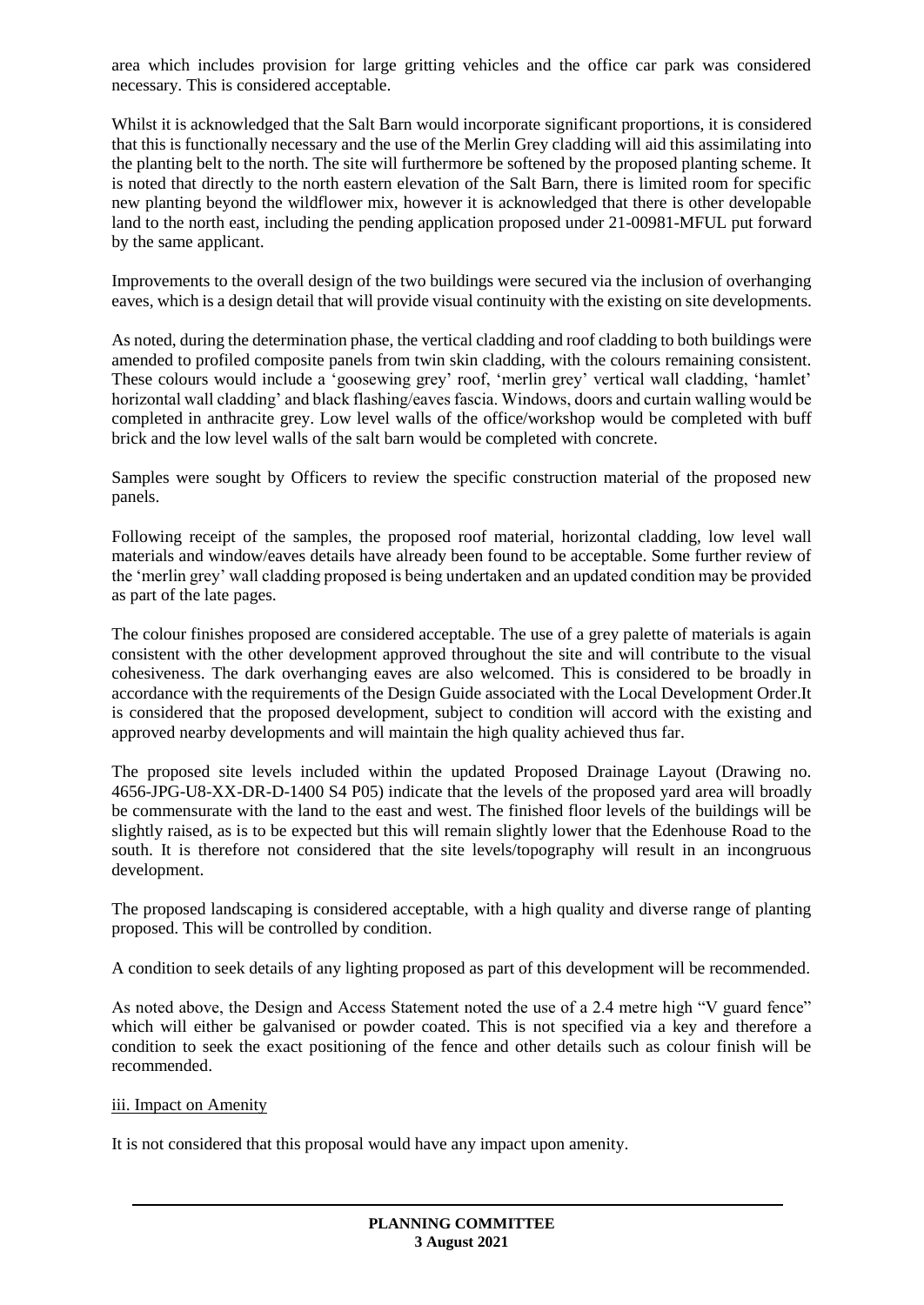### iv. Access and Highway Safety

North Yorkshire County Council were consulted on this proposal and originally noted on the 6th May 2021 that "In principle the local Highway Authority does not offer any objection to the proposals outlined in the application documents. Consideration must be given to maintaining an 'in-only' and 'out-only' arrangement through the access/exit points to avoid creating traffic conflict with existing accesses." Appropriate general conditions were also recommended.

The plans were updated to confirm upon the one way system to include a no entry sign on the exit. In an updated response dated 17th July 2021 the North Yorkshire Highways Officer noted:

*"I would recommend conditioning the in-only and out-only access and egress arrangement and otherwise, yes, the same comments to apply with regard to the updated information."* This will be included via a condition. It is noted that further incoming details from the Agent relating to the Construction Management Plan were added to the planning file on the 9th June. The NYCC Officer has reviewed this and confirmed the details of this were acceptable and this can be conditioned to be 'in accordance with '

Highways England were consulted on this proposal and confirmed no objection on the 6th April 2021. In an updated response dated 16th July 2021 the Highways England Officer confirmed no objection.

### v. Drainage and Flood Risk

As noted, the application site is formally designated as Flood Zone 3 by the Environment Agency. This does relate to a 'less vulnerable' proposal in terms of the EA's Flood Risk Vulnerability classifications.

Section 3.0 of The Drainage Assessment confirms that as part of a previous phase *"foul water pumping station and associated adoptable foul and surface water sewers have been constructed on site. These sewers have been designed to accept foul and surface water discharge from this site and future development plots. A copy of the S104 Sewer Plan is provided in Appendix C… Foul and surface water stubs have been provided under Edenhouse Road to provide a point of connection for the Northern Developments."*

The EA originally objected to the submitted information on the 22nd March 2021 and the 26th June 2021, noting the FRA was not acceptable. There was a need for this to include reference to safety of people and how a range of flooding events could affect people and property.

A revised Floor Risk Assessment was submitted by the Agent on the 12th July 2021 which included additional information in Section 5.1 relating to 'Flooding from Rivers and Sea (Fluvial)' and an entirely new Section 6.0 'Flood Risk Mitigation.'

In an updated response dated 16th July 2021 the Environment Agency Officer noted "*We write in regards to the revised flood risk assessment (FRA) by JPG, referenced 656-JPG-XX-XX-RP-D-0621-S2-P04 and dated March 2021, which was sent to both ourselves and your authority on the 12 July 2021. Having reviewed this FRA, we are now able to remove our objection,"* this was subject to the imposition of a relevant condition requiring adherence to the mitigation measures contained within the approved Flood Risk Assessment.

Additional advice was also provided to the LPA to *"formally consider the emergency planning and rescue implications of new development in making their decisions"* and undertake consultation with emergency planners. The FRA now incorporates Section 6.3 'Occupant Safety' within which a detailed analysis of the access arrangements are provided, including signing up to flood warnings, having first floor level accommodation and the site levels/road levels. Given this has already been submitted, the NYCC Emergency Planners will be consulted on what has been submitted thus far but it is considered likely that this pragmatic approach will be acceptable. A condition has been recommended but this can be amended to an 'in accordance with condition' if appropriate.

As per the EA guidance, neither the sequential test, nor exception test is applicable as part of this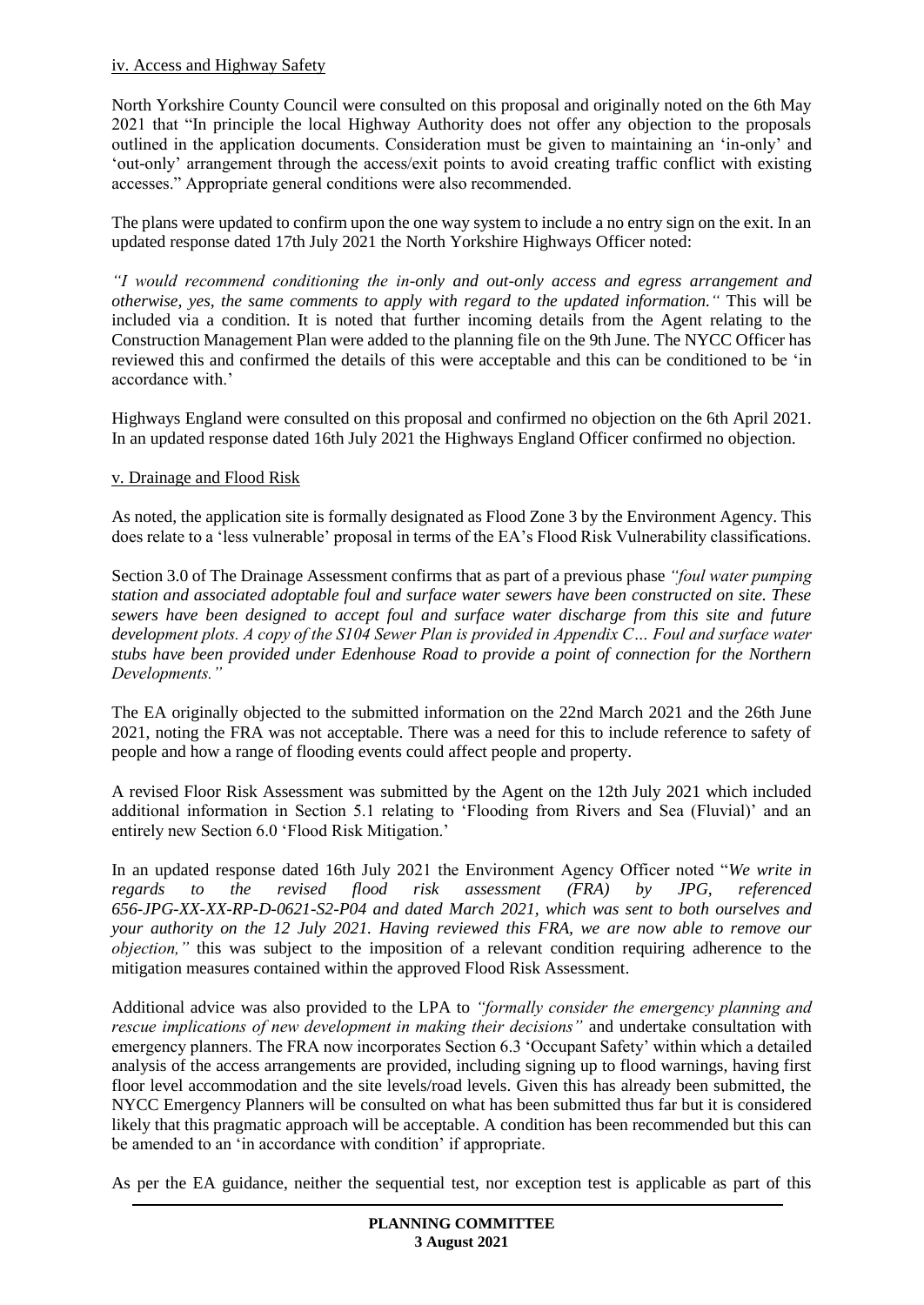application.

The Lead Local Flood Authority were consulted on this application and confirmed on the 23rd June that the proposal, including the use of the existing site drainage system to the SW pond, that ultimately discharges to the nearby IDB watercourse are acceptable and in line with previous agreements. Conditions were recommended for the development to be undertaken in accordance with the submitted documents. To confirm, a further revision of the FRA was subsequently received after this formal LLFA response relating to amendments sought by the EA. However this amended version only related to the limited aspects highlighted above and not to surface water arrangements. It was therefore was not considered necessary to undertake further consultation with the LLFA. The revision number of the FRA (now version 04) will be updated in the condition recommended by the LLFA for the avoidance of doubt.

Yorkshire Water were also consulted as part of this application, in their response dated 1st July 2021, they did not raise an objection and recommended standard conditions and informatives. These will be attached.

The Value of Pickering Internal Drainage Board were consulted as part of this application and on the 18th June 2021 confirmed no objection, with no specific conditions recommended.

## vi. Other Matters Including Consultation Responses

North Yorkshire Archaeology were consulted on the proposal and made the following comments: "I have checked the details of the proposal against the Historic Environment Record. The site has been the subject of previous archaeological evaluation. This identified no archaeological constraints."

The HSE online consultation confirmed the HSE did not advise against the proposal. It was however indicated that a Northern Gas Network pipeline bisected the north-west corner of the site. Northern Gas Networks have been consulted in relation to this and have liaised directly with the Agent. A specific plan (Existing Gas Main Details was produced Drawing no. 4656-JPG-U8-XX-DR-C-1505 S2 P05) which plotted the pipeline and proposed development sections. A structural calculation document was also provided. Northern Gas Networks confirmed on the 28th June 2021 they had no objection. No specific conditions were recommended.

The Town Council noted in a consultation response dated 31st March 2021 "*approval, subject to satisfactory mature screening."* An updated response was received from the Town Council on the 1st July 2021 following re-consultation on the additional information submitted which also noted *"approval, subject to satisfactory mature screening."* As detailed above, the proposed site landscaping is considered to be acceptable and will be controlled by condition.

In light of the above assessment, it is considered the proposal is acceptable and complies with Policies SP1 General Location of Development and Settlement Hierarchy, SP6 Delivery and Distributing of Employment Land and Premises, SP16 Design, SP17 Managing Air Quality, Land and Water Resources, SP19 Presumption in Favour of Sustainable Development and SP20 Generic Development Management Issues of the adopted Ryedale Plan - Local Plan Strategy and the National Planning Policy Framework. Therefore the recommendation is one of conditional approval.

# **RECOMMENDATION: Approval**

1 The development hereby permitted shall be begun on or before .

Reason: To ensure compliance with Section 51 of the Planning and Compulsory Purchase Act 2004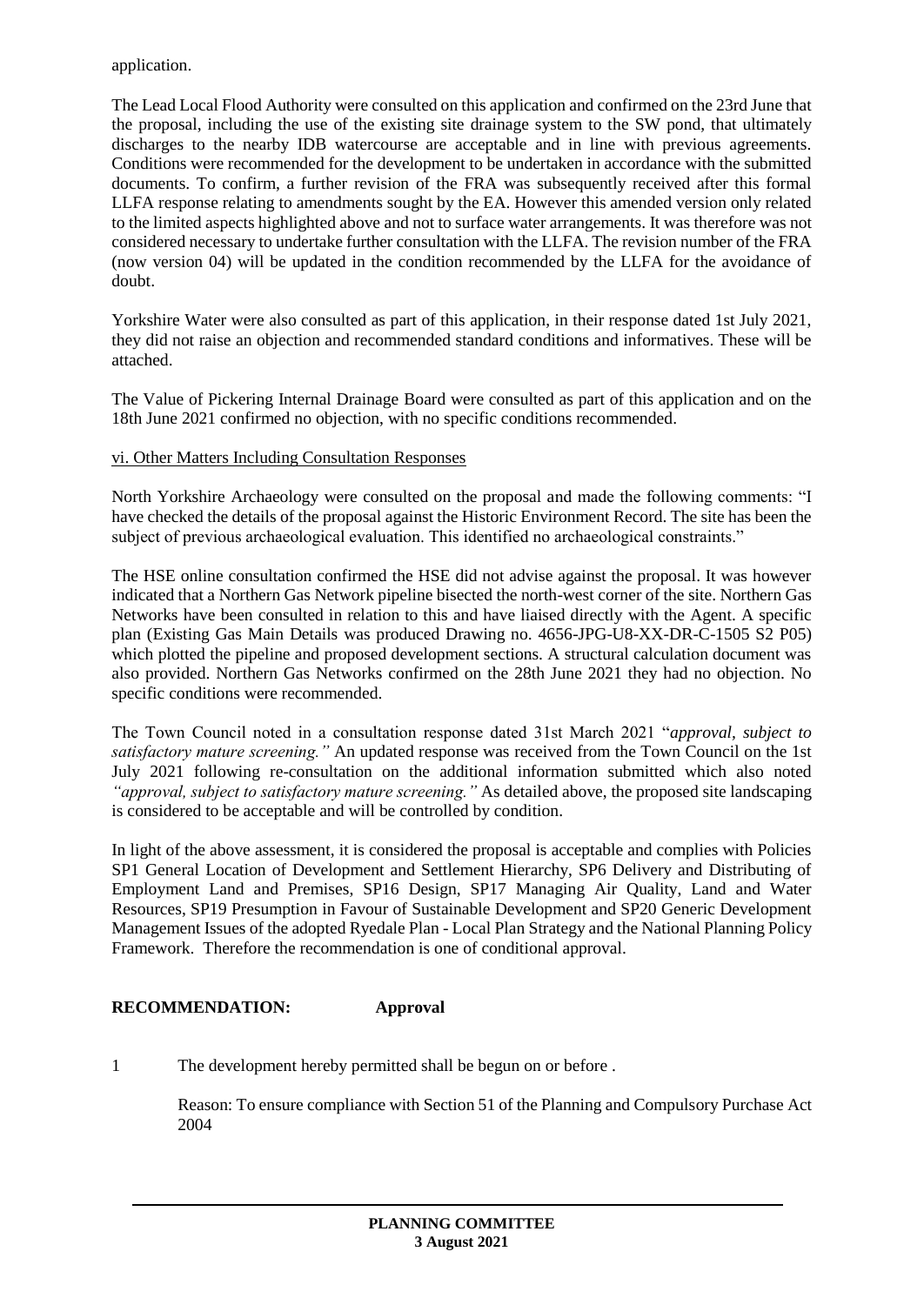2 The development hereby permitted shall be carried out in accordance with the following approved documents/plan(s)

Location Plan (Drawing no. M3129-P101 Rev A) Site Layout Plan (Drawing no. M3129-P100 Rev C) Floor Plan and Elevations (Drawing. No M3129-P1 Rev B) Salt Barn - Floor Plans and Elevations (Drawing no. M3129-P2 Rev D) Office/Workshop Roof Plan (Drawing no. M3129-P03 Rev A) Salt Barn Elevations (Drawing. No. M3129-P4 Rev B) Proposed Drainage Layout (Drawing no. 4656-JPG-U8-XX-DR-D-1400 S4 P05) Existing Gas Main Details (Drawing no. 4656-JPG-U8-XX-DR-C-1505 S2 P05) Landscape Proposals (Drawing no. LL01 Rev B)

Reason: For the avoidance of doubt and in the interests of proper planning.

3 Unless otherwise agreed in writing with the Local Planning Authority, prior to the installation of any external lighting at the site, including lighting for site security purposes, full details shall be submitted to and approved in writing by the Local Planning Authority. The details shall include the position, height, angle of lighting, illuminance level and hours of operation. All lighting shall be installed and maintained in accordance with the approved details.

Reason: In the interests of the reduction of light pollution in compliance with Policies SP16 and SP20 of the Ryedale Plan, the Local Plan Strategy

4 Unless otherwise agreed in writing with the Local Planning Authority, prior to the installation of any gates/fences at the site, full details shall be submitted to and approved in writing by the Local Planning Authority. The details shall include the position, height, and colour finish. All fences/gates shall be installed and maintained in accordance with the approved details.

Reason: In the interests of the reduction of visual amenity in compliance with Policies SP16 and SP20 of the Ryedale Plan, the Local Plan Strategy

5 Unless otherwise agreed in writing with the Local Planning Authority, the development hereby approved shall be undertaken with the profiled composite roof sheeting in 'goosewing grey' roof and 'hamlet' horizontal wall cladding' as per the samples provided to and approved by the Local Planning Authority.

Reason: In the interest of visual amenity and good design, in compliance with Policies SP16 and SP20 of the Ryedale Plan, the Local Plan Strategy

6 Unless otherwise agreed in writing with the Local Planning Authority, prior to the installation of the 'merlin grey' vertical wall cladding, details and samples of this material shall be submitted to and approved in writing by the Local Planning Authority.

Reason: In the interest of visual amenity and good design, in compliance with Policies SP16 and SP20 of the Ryedale Plan, the Local Plan Strategy

7 Unless otherwise agreed in writing with the Local Planning Authority, the site shall be landscaped within the first available planting season (November to March) in accordance with the details outlined in the approved drawing "Landscape Proposals" (Drawing no. LL01 Rev B) Any trees or shrubs which, within a period of five years from being planted, die, are removed or become seriously damaged or diseased shall be replaced in the next planting season with others of similar sizes and species, unless the Local Planning Authority gives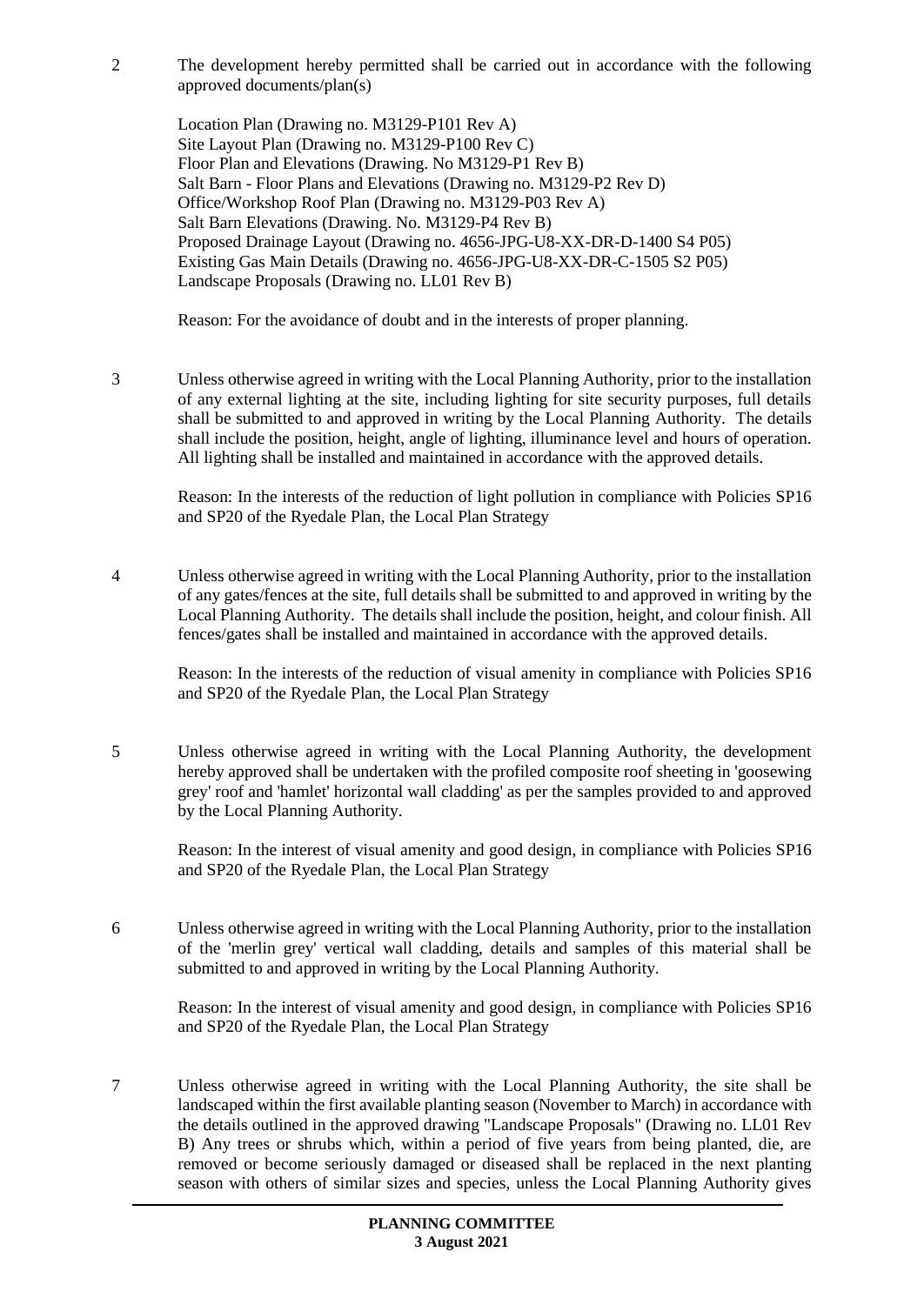written consent to any variation.

Reason: To enhance the appearance of the development hereby approved and to comply with the requirements of Policy SP20 of the Ryedale Plan, the Local Plan Strategy

8 The crossings of the highway verge and/or footway must be constructed in accordance with the approved details and Standard Detail number E60 Rev A and the following requirements.

- Any gates or barriers must be erected a minimum distance of 4.5 metres back from the carriageway of the existing highway and must not be able to swing over the existing or proposed highway.
- The final surfacing of any private access within 4.5 metres of the public highway must not contain any loose material that is capable of being drawn on to the existing or proposed public highway.

All works must accord with the approved details.

Reason: To ensure a satisfactory means of access to the site from the public highway in the interests of highway safety and the convenience of all highway users in accordance with Policy SP20 of the Ryedale Plan, Local Plan Strategy.

MHi-C New and altered Private Access or Verge Crossing -(MHC-03)

Notwithstanding any valid planning permission for works to amend the existing highway, you are advised that a separate licence will be required from North Yorkshire County Council as the Local Highway Authority in order to allow any works in the existing public highway to be carried out. The 'Specification for Housing and Industrial Estate Roads and Private Street Works' published by North Yorkshire County Council as the Local Highway Authority, is available to download from the County Council's web site: https://www.northyorks.gov.uk/sites/default/files/fileroot/Transport%20and%20streets/Road s%2C%20highways%20and%20pavements/Specification\_for\_housing\_\_\_ind\_est\_roads\_\_\_ street\_works\_2nd\_edi.pdf .

The Local Highway Authority will also be pleased to provide the detailed constructional specifications referred to in this condition.

9 The development hereby approved shall only be undertaken in accordance with the details provided in the Construction Management Plan/Construction Method Statement (Received by the Local Planning Authority on the 9th June 2021.)

Reason: In the interest of public safety and amenity in accordance with Policy SP20 of the Ryedale Plan, Local Plan Strategy.

10 Unless otherwise agreed in writing with the Local Planning Authority, the one way system as detailed on the approved Site Layout Plan (Drawing no. M3129-P100 Rev C) shall be retained for the lifetime of the development.

Reason: In the interest of public safety and amenity in accordance with Policy SP20 of the Ryedale Plan, Local Plan Strategy.

- 11 The development shall be carried out in accordance with the submitted flood risk assessment by JPG, referenced 4656-JPG-XX-XX-RP-D-0621-S2-P04 and dated March 2021, and the following mitigation measures it details:
	- Finished floor levels shall be set no lower than 21.3 metres above Ordnance
	- Datum (mAOD)
	- The loss of flood storage is to be mitigated in accordance with section 6.2 of the
	- FRA.

These mitigation measures shall be fully implemented prior to occupation and subsequently in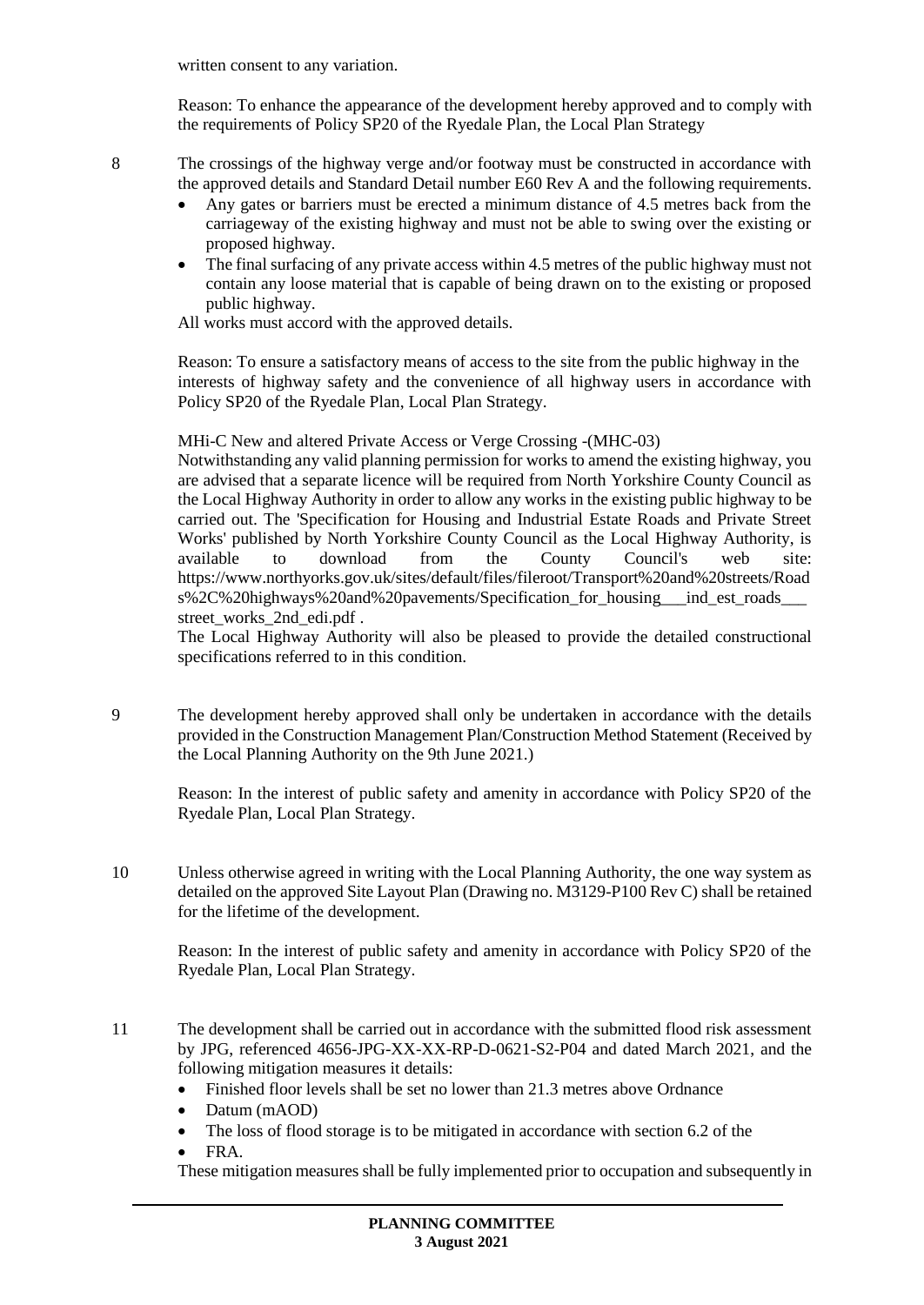accordance with the scheme's timing/ phasing arrangements. The measures detailed above shall be retained and maintained thereafter throughout the lifetime of the development.

Reason: To reduce the risk of flooding to the proposed development and future occupants and prevent flooding elsewhere, by ensuring that compensatory storage of flood water is provided in accordance with Policy SP17 of the Ryedale Plan, Local Plan Strategy.

## **EA Informatives**

## Flood Warning and Emergency Response

We do not normally comment on or approve the adequacy of flood emergency response procedures accompanying development proposals, as we do not carry out these roles during a flood. Our involvement with this development during an emergency will be limited to delivering flood warnings to occupants/ users covered by our flood warning network. The planning practice guidance (PPG) to the National Planning Policy Framework (NPPF) states that, in determining whether a development is safe, the ability of residents and users to safely access and exit a building during a design flood and to evacuate before an extreme flood needs to be considered. One of the key considerations to ensure that any new development is safe is whether adequate flood warnings would be available to people using the development. In all circumstances where warning and emergency response is fundamental to managing flood risk, we advise local planning authorities to formally consider the emergency planning and rescue implications of new development in making their decisions. As such, we recommend you refer to 'Flood risk emergency plans for new development' and undertake appropriate consultation with your emergency planners and the emergency services to determine whether the proposals are safe in accordance with paragraph 163 of the NPPF and the guiding principles of the PPG.

### Surface Water Management

Surface water drainage details should be agreed with both the relevant Internal Drainage Board and the Lead Local Flood Authority.

12 Unless otherwise agreed in writing with the Local Planning Authority, prior to the occupation of the buildings hereby approved a Flood Evacuation Plan shall be submitted to and approved in writing by the Local Planning Authority, in conjunction with North Yorkshire County Council's Emergency Planning Team. The Flood Evacuation Plan will be reviewed annually in accordance with the Environment Agency Guidance

Reason: In the interests of the safety of the users of the site and to satisfy the requirements of Policy SP17 of the Ryedale Plan - Local Plan Strategy.

**Informative**: The Applicant should also sign up to Environment Agency Flood Warnings.

13 The Development shall be built in accordance with the following submitted designs;

Drainage & Flood Risk Assessment, JPG Group, Reference

- 4656-JPG-XX-XX-RP-D-0621-S2-P03, Revision P04, Dated 08/07/2021.
- Drainage Maintenance and Management Plan, JPG Group, Reference
- 4656-JPG-XX-XX-RP-D-0621-S2-P01, Revision P01, Dated 05/03/2021.
- Proposed Drainage Layout, JPG Group, Reference
- 4656-JPG-XX-XX-RP-D-1400-S4-P05, Revision P05, Dated 07/06/2021.

The flowrate from the site shall be restricted to a maximum flowrate of 1.4 litres per second per hectare. A 30% allowance shall be included for climate change and an additional 10% allowance for urban creep for the lifetime of the development. Storage shall be provided to accommodate the minimum 1 in 100 year plus climate change plus urban creep critical storm